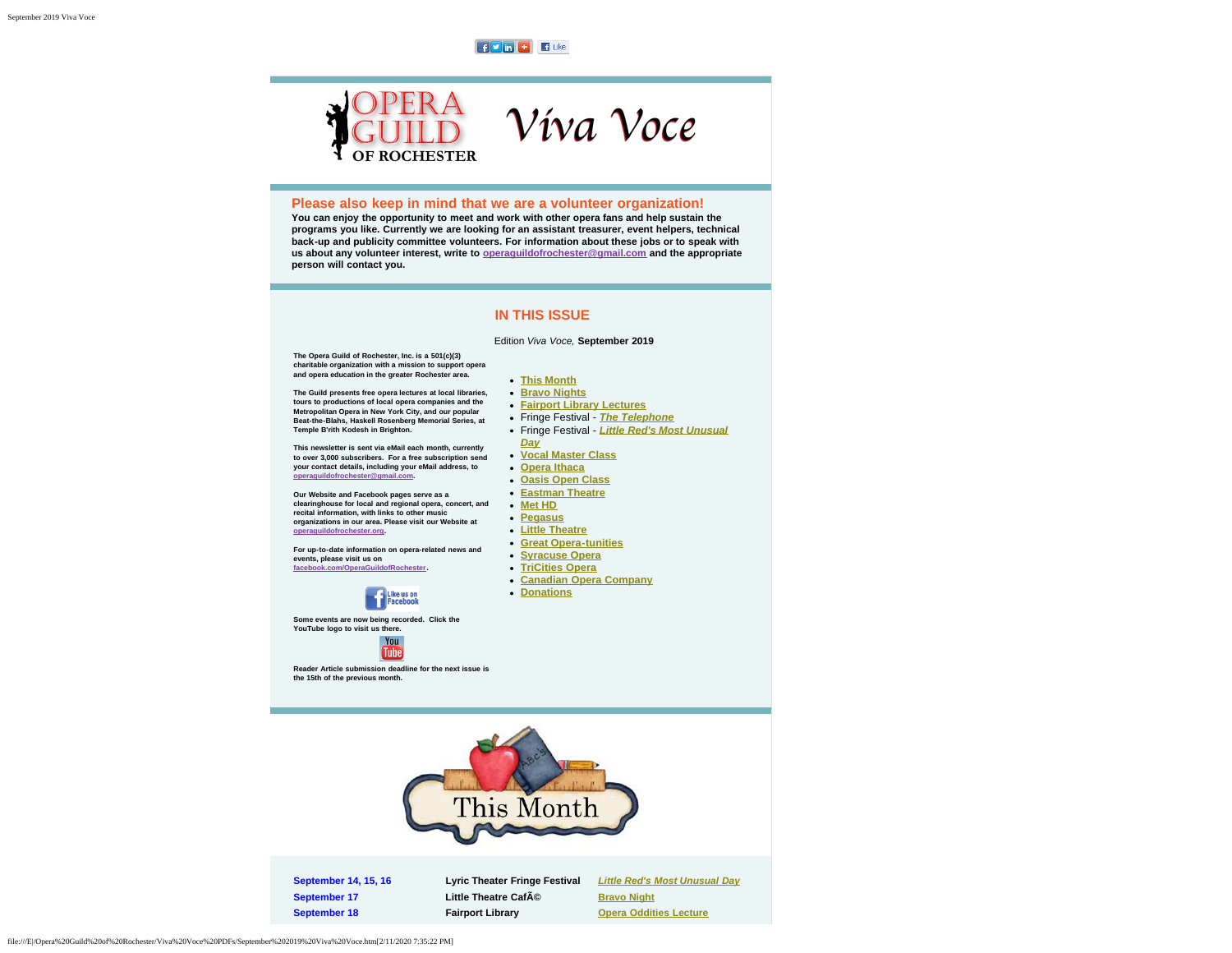**September 20 MuCC Fringe Festival** *[The Telephone](#page-2-1)* **September 22 Pegasus** *ViolÂ***<sup>3</sup> September 25 Fairport Library** *[Der Rosenkavalier](#page-2-0)* **[Lecture](#page-2-0) September 28, 29 Opera Ithaca** *[La bohème](#page-3-1)*

**September 21 Roberts Wesleyan [Sharon Sweet Master Class](#page-3-0)**

#### **[Return to Contents](#page-0-1)**

<span id="page-1-0"></span>



**Bravo Nights** 

**Where:** Little Theatre Café - 240 East Ave, Rochester

> **When:** Tuesday, September 17 from 7 - 9 pm

> > **Cost:** No admission fee

**Bravo Nights** kicks off its 2019-2020 season this **Tuesday, September 17** at the Little Café with mezzo-soprano [Veena Akama-Makia](https://www.esm.rochester.edu/blog/2018/05/finding-her-voice-links-scholarship-recipient-veena-akama-makia/) and tenor [Nathaniel Catasca](https://www.youtube.com/watch?v=Ed7GxB58HEw), accompanied by [Brock](https://www.brocktjosvold.com/biography) [Tjosvold](https://www.brocktjosvold.com/biography).

**Performances** will include selections from Gounod, Porgy and Bess, Carousel and Carmen, among others you'll know and love. It's a great event for opera newcomers who can enjoy learning about the music in a casual setting, plus it's free of charge!

Food and drink will be available for purchase at the caf $\tilde{A}$ ©. For those wishing to dine at the caf $\tilde{A}$ © prior to the event, we advise you to arrive early and assure yourself a seat.

**Meet the Performers!**



**[Veena Akama-Makia](https://www.esm.rochester.edu/blog/2018/05/finding-her-voice-links-scholarship-recipient-veena-akama-makia/), mezzo soprano**

**tenor**

**[Nathaniel Catasca](https://www.youtube.com/watch?v=Ed7GxB58HEw),**

**[Brock Tjosvold,](https://www.brocktjosvold.com/biography)**

**accompanist**

Award-winning Veena Akama-Makia Mathaniel just returned from a summer In demand as both an instrumental *Solemnis* with the Eastman Grandmother in *Little Red's Most* second place in the Friends of *Unusual Day* (Davies) at the Rochester Fringe Festival and make her Mass Opera debut as Gloria in Dan Shore's *Freedom Ride*.

Symphony Orchestra and was a the Eastman School of Music, having US. Brock is currently pursuing a finalist in the Jesse Kneisel Lieder completed a Master's in Performance Doctorate of Musical Arts at the she will debut the role of Mother and Robert Swensen. In 2019, he earned with Dr. Jean Barr. Currently the Eastman Opera Vocal Competition. Church of Rochester, Brock enjoys

was the mezzo soloist in Liszt's Missa with the Florentine Opera Company in and vocal collaborator, pianist Brock Competition, both in 2019. This Fall, and Literature under the study of Eastman School of Music, studying Milwaukee. He is a recent graduate of Tjosvold has performed throughout the music director at First Universalist playing organ and directing the choir in addition to his work as a pianist.

[Return to Contents](#page-0-1)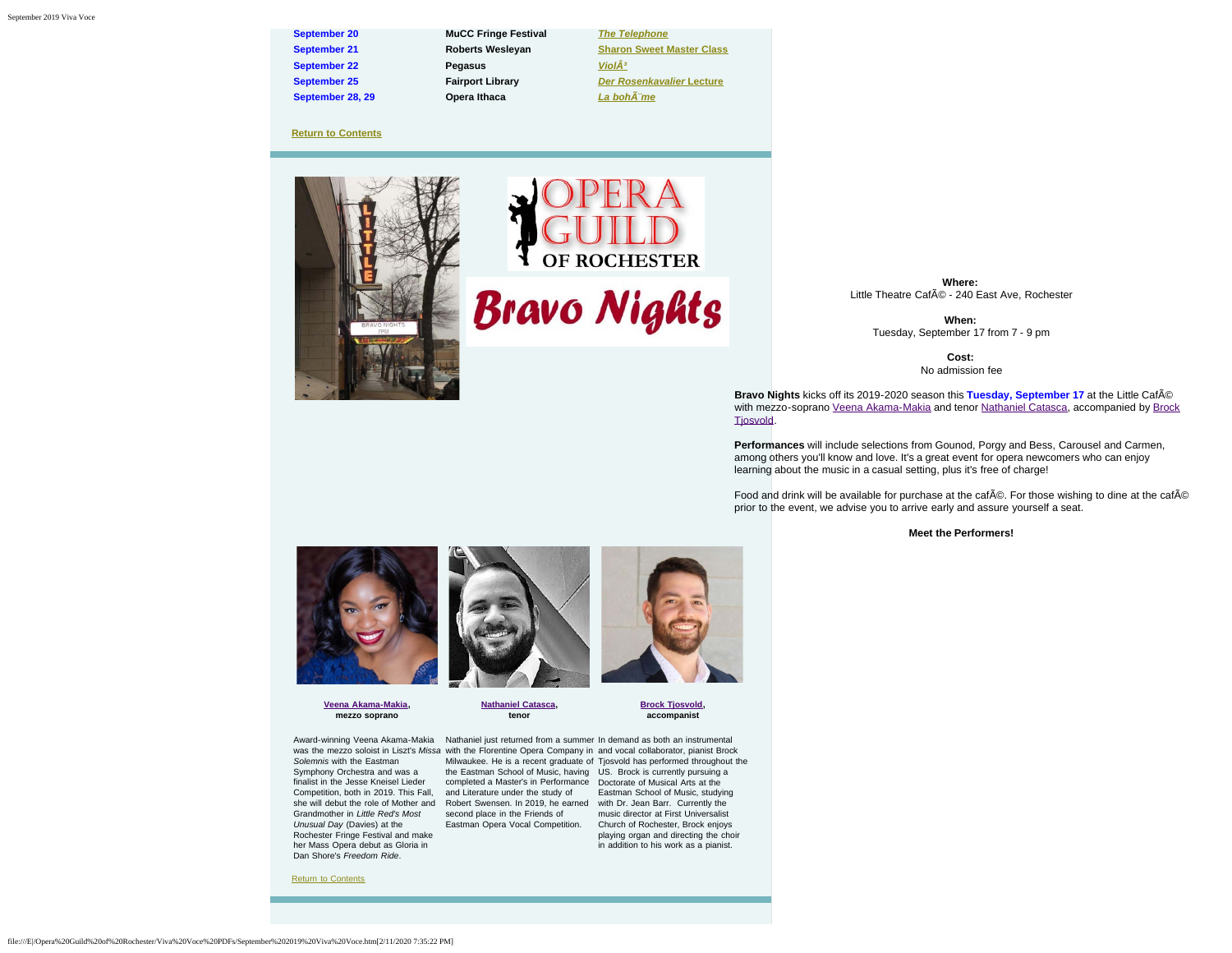## <span id="page-2-0"></span>**Fall Lectures in September at Fairport Library**

#### **Wednesdays, 7-9 pm**

**September 18**: Art Axelrod, "Opera Oddities: Singing Outside the Box." Art will explore operatic scenes and arias that don't follow the usual opera conventions concerning musical and dramatic structure.

**September 25**: Peter Dundas, "*Der Rosenkavalier*, a New Version." Peter will present a special production, different from that of his lecture in March, with a great cast: Kiri Te Kanawa, Tatiana Troyanos, Judith Blegen and Kurt Moll, conducted by James Levine.

**[Return to Contents](#page-0-1)**

# <span id="page-2-1"></span>**2019 Rochester Fringe Festival**

Sponsored in part by the Opera Guild, Menotti's opera comedy will be presented at the **2019 KeyBank Rochester Fringe Festival** (Tuesday, Sept. 10 - Saturday, Sept. 21) on **Friday, September 20th at 10PM at MuCCC** (142 Atlantic Ave Rochester, NY 14607). Tickets are \$15 at [rochesterfringe.com](http://rochesterfringe.com/), where more information is also available. Remaining tickets will be available at the door starting one hour before curtain.

*The Telephone* explores an unusual "love triangle" among Lucy, Ben and the pesky, interruptive smartphone. Originally written in 1947 by Gian Carlo Menotti, our performance



takes place in the present day and tackles today's epidemic of impersonal interaction. Lucy is your everyday thirty-something millennial, who spends every waking moment glued to her smartphone. Her partner, Ben, is a no-frills, guy, with one goal: propose to Lucy before departing on a business trip. However, he is struggling for Lucy's attention, who keeps receiving texts/tweets/calls. Throughout the performance, the audience will be able to interact with Lucy LIVE while the story is unfolding on stage using the twitter handle: **@LUCYlovesBEN4ev**. *The Telephone* stars: soprano, Kerri Lynn Slominski as Lucy, baritone Marc Falco as Ben and pianist, Alex Kuczynski. This performance comes from the vision of Slominski, who is also producing the production. She states, "Menotti wrote *The Telephone* as a cautionary romantic comedy hoping to illustrate the importance of face-to-face communication and the potential dangers the telephone could bring to a relationship. As a prolific composer, Menotti strove to bring opera to smaller venues, television and radio. I wanted to modernize his story by setting it in our present day utilizing the everyday real-time technology we live with." She wants the audience to tweet to the character Lucy LIVE during the performance. "It may be a challenge. I am pretty sure this endeavor has never been attempted before in opera. It will definitely be a social experiment, but one that I believe Menotti himself would approve!"

#### **[Return to Contents](#page-0-1)**

<span id="page-2-2"></span>

### **2019 Rochester Fringe Festival**

## **Little Red's Most Unusual Day Children's Opera**

"Little Red's Most Unusual Day" is an operatic retelling of the "Little Red Riding Hood" story, in a way you have never seen before! This family-fun production introduces children to the world of opera by including iconic music from Rossini's "The Barber of Seville" and several Offenbach operettas. "Little Red" is part of John Davies' Opera Tales Series and has been performed across the country. This immersive production will feature students and alumni from the Eastman School of Music.

Length: 60 Minutes Tickets: Required Venue: Lyric Theatre: Cabaret Hall Genre: Kids Fringe

**Prices & Show Times**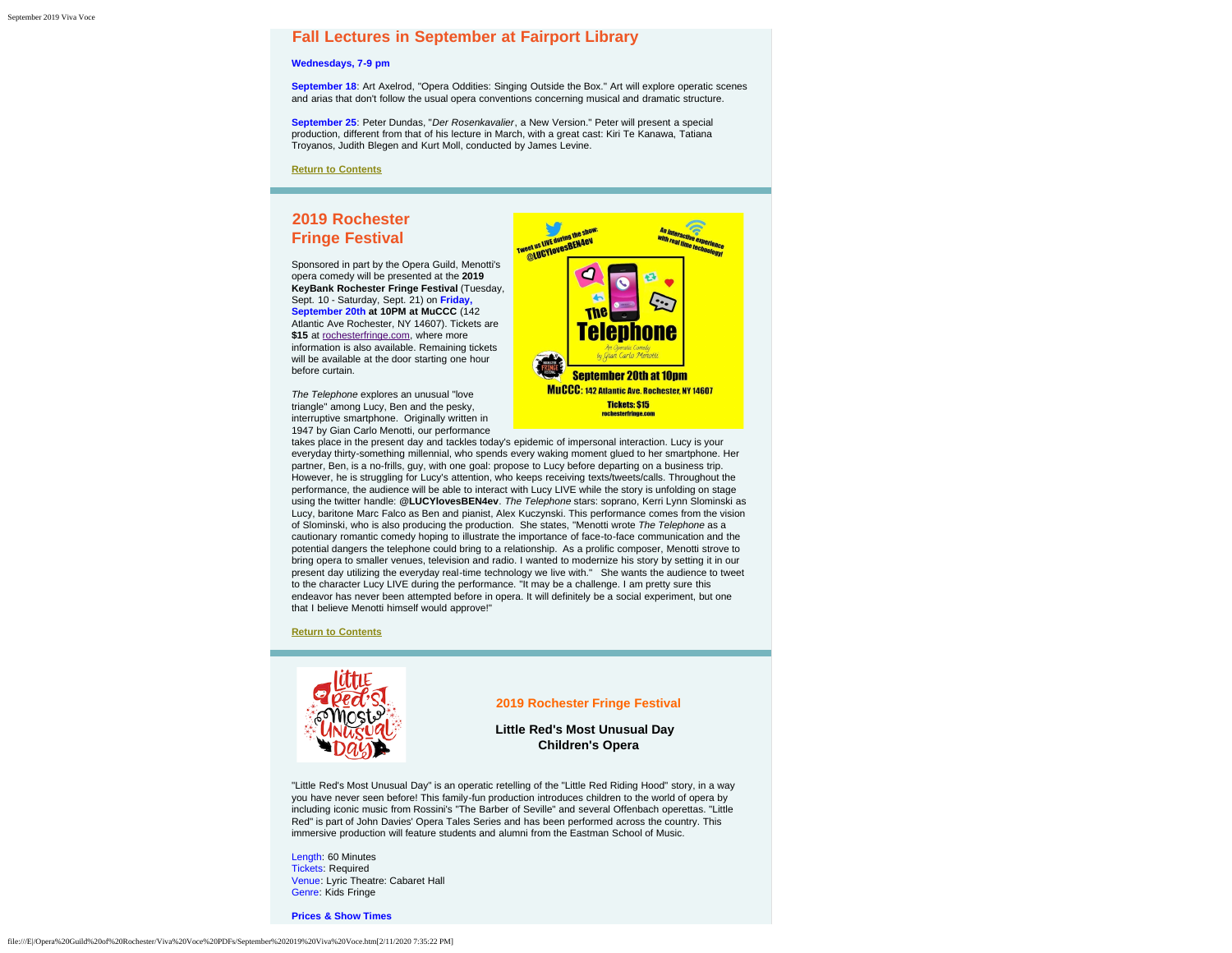Standard: from \$10.00 Kids 12 and under: This is a free, non-ticketed event. Arrive early for seating/standing room. Sat. Sept. 14, 2019, 3:00pm [Buy Now All Ages](https://rochesterfringe.com/tickets-and-shows/little-reds-most-unusual-day-childrens-opera) Sun. Sept. 15, 2019, 11:00am [Buy Now All Ages](https://rochesterfringe.com/tickets-and-shows/little-reds-most-unusual-day-childrens-opera) Mon. Sept. 16, 2019, 7:00pm [Buy Now All Ages](https://rochesterfringe.com/tickets-and-shows/little-reds-most-unusual-day-childrens-opera)

**[Return to Contents](#page-0-1)**

# <span id="page-3-0"></span>**ROBERTS WESLEYAN COLLEGE VOCAL MASTER CLASS with SHARON SWEET**

**Saturday, September 21, 2019** 11:00am to 1:00pm

CULTURAL LIFE CENTER, Recital Hall ROBERTS WESLEYAN COLLEGE 2301 Westside Drive Rochester, NY



Dramatic soprano **Sharon Sweet** made her debut at the

Metropolitan Opera in the spring of 1990 in *Il Trovatore*, and appeared in subsequent seasons in*Don Giovanni, Un Ballo in Maschera, Tannhäuser, Aida*, and in new productions of Verdi's *Stiffelio* and Puccini's *Turandot*. She has since appeared as Turandot all over the world. In concert she has collaborated with some of the most important musicians of our time such as Claudio Abbado, Daniele Gatti, James Levine, Zubin Mehta, Sir Colin Davis, Kurt Masur and the late Sir Georg Solti. Her repertoire has ranged from Beethoven's *Missa Solemnis* and Verdi's *Requiem* through the *Four Last Songs* of Strauss and Schoenberg's *Gurrelieder*.

In 1999 Sharon Sweet joined the faculty at Westminster Choir College in Princeton, NJ, where she is professor of voice. She is in frequent demand to lead master classes and judge international competitions. A graduate of Roberts Wesleyan College in Rochester, NY, Ms. Sweet attended the Curtis Institute of Music and completed her vocal studies with renowned vocal pedagogue Madame Marenka Gurewich in New York City.

Class will be limited to 6 singers. Those interested in participating should forward bio and repertoire to: Constance Fee at **[fee\\_constance@roberts.edu](mailto:fee_constance@roberts.edu)**.

<span id="page-3-1"></span>**[Return to Contents](#page-0-1)**

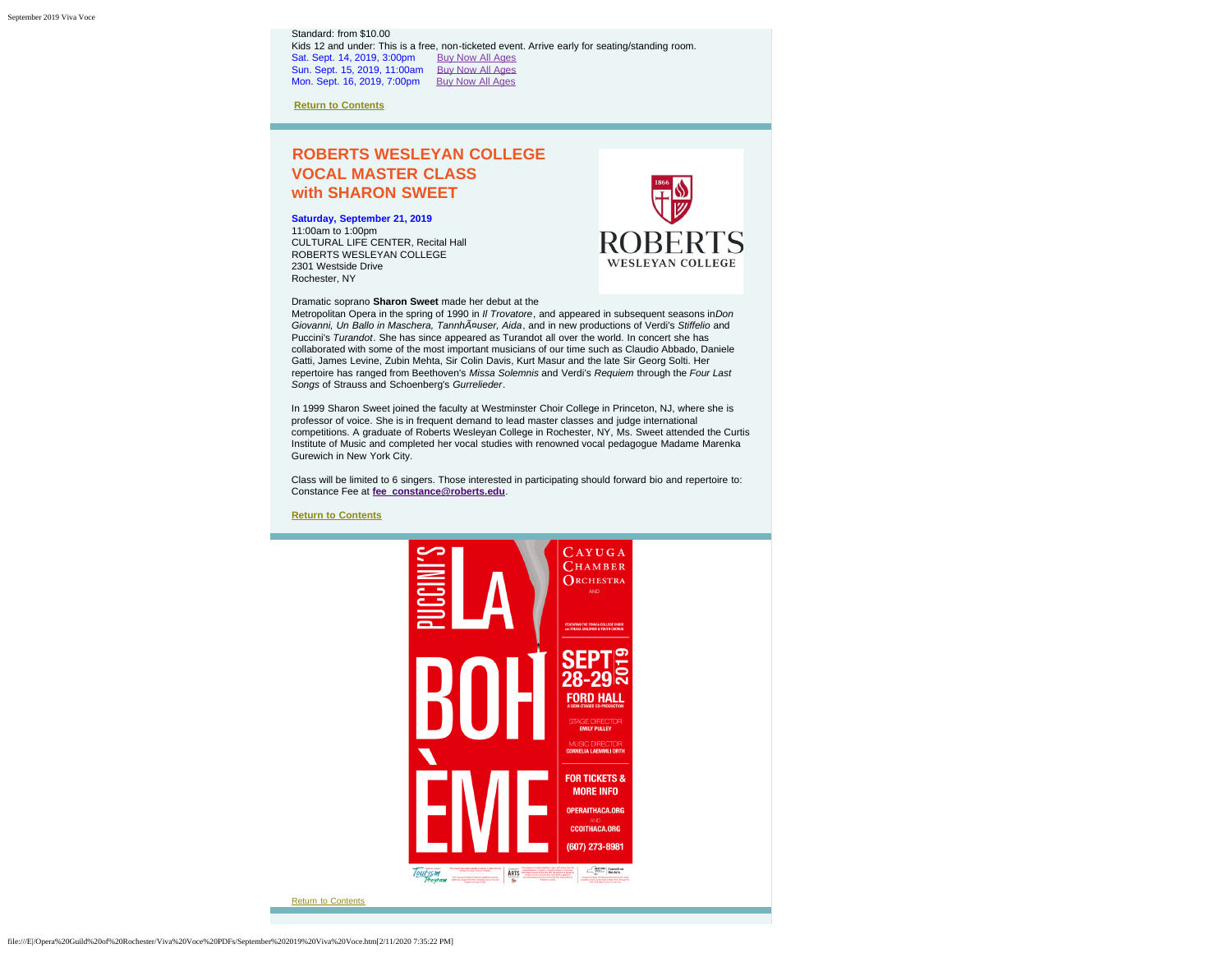<span id="page-4-0"></span>

**Wednesdays 09/11/19 - 12/11/19 09:30 - 11:00 (12 sessions) No class 10/9, 11/27**

**Exploring American Opera**. With lectures and DVDs, we will study six American operas: Adamo's "Little Women" (1998), which is based on Louisa May Alcott's famous novel about a family of four sisters growing up in New England shortly after the Civil War; Heggie's "Moby-Dick" (2010), from Herman Melville's classic tale of Ahab, the captain of the ill-fated whaling ship Pequod and the crew he commands; Corigliano's "The Ghosts of Versailles" (1991), which takes place in an afterlife existence of the court of King Louis XVI 200 years after the French Revolution; Adams' "Dr. Atomic" (2005), which tells the story of Dr. J. Robert Oppenheimer, the Manhattan Project and the creation of the atomic bomb; Glass's "Akhnaten" (1984) about the 18th dynasty Egyptian pharaoh who was the husband of Nefertiti and the father of a son who would become King Tut; Gershwin's "Porgy and Bess" (1935), which is based on the novel Porgy by DuBose Heywood.

**Instructor**: David Dean, Board Member, Opera Guild of Rochester **Class No, 315, \$65.00**

Call Oasis at 585-730-8800 or see [Oasisnet.org/Rochester-NY](http://oasisnet.org/rochesterny/classes) for registration information.

[Return to Contents](#page-0-1)

# **EASTMAN OPERA THEATRE 2019-2020 SEASON**

<span id="page-4-1"></span>

#### **November 7-10**, Kilbourn Hall

*Der Kaiser von Atlantis (The Emperor of Atlantis)*, music by Viktor Ullmann with lyrics by Peter Kien; and *Mahagonny Songspiel*, music by Kurt Weill and lyrics by Bertolt Brecht-presented in the fall as a double-bill.

#### **January 23-26, 30-31**, and **February 1-2**, 804 Annex Blackbox Theatre

*Prima La Musica, Poi le Parole (First the Music, Then the Words),* music by Antonio Salieri with lyrics by Giovanni Basti; and *Der Schauspieldirektor (The Impresario)*, music by Wolfgang Amadeus Mozart, lyrics by Gottlieb Stephanie, another double bill.

#### **April 2-5**, Kodak Hall

*Sweeney Todd, The Demon Barber of Fleet Street*, with music and lyrics by Stephen Sondheim and book by Hugh Wheeler.

Tickets are on sale now with **\$24 General Admission**. \$10 student tickets available. Tickets can be purchased at the Eastman Theatre Box Office, 26 Gibbs St.; by phone (585) 274-3000; or online at [http://eastmantheatre.org.](http://www.eastmantheatre.org/)

[Return to Contents](#page-0-1)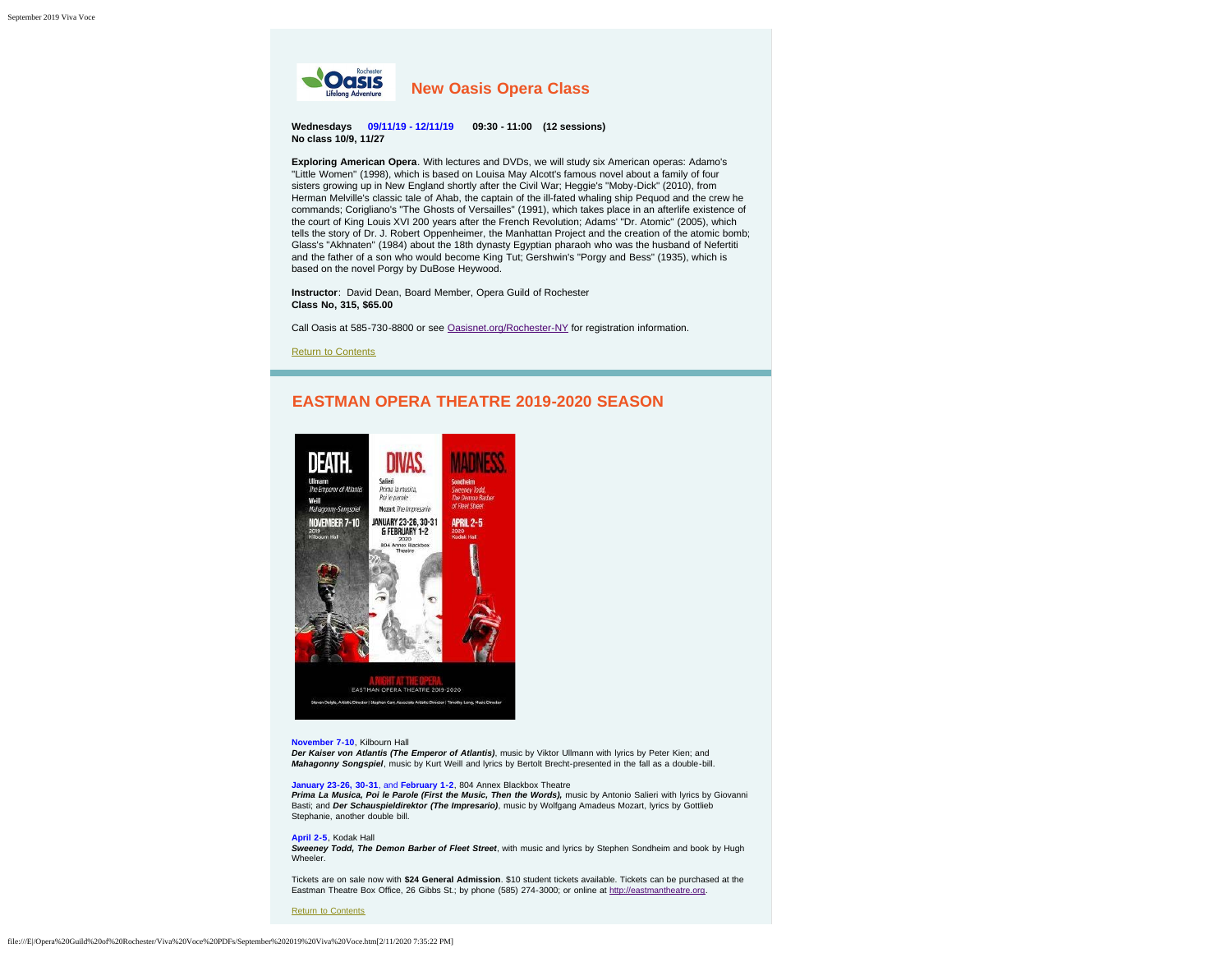<span id="page-5-0"></span>

| <b>Metropolitan Opera HD</b><br><b>Season 2019 - 2020</b>                  |                                                                                                                                                                                                                                                                                                                                                                                                                                                                                                                                                                                                                                                                                                      |
|----------------------------------------------------------------------------|------------------------------------------------------------------------------------------------------------------------------------------------------------------------------------------------------------------------------------------------------------------------------------------------------------------------------------------------------------------------------------------------------------------------------------------------------------------------------------------------------------------------------------------------------------------------------------------------------------------------------------------------------------------------------------------------------|
| All showings at 12:55 pm                                                   |                                                                                                                                                                                                                                                                                                                                                                                                                                                                                                                                                                                                                                                                                                      |
| Puccini, Turandot<br>October 12<br>For more info, click here               | Thrilling dramatic soprano Christine C<br>the title princess, with Yannick NAOz<br>Zeffirelli's dazzling production of Pucching linal masterpiece. Tenor<br>Aronica is the mysterious prince CalA f, alongside soprano Eleonora<br>Buratto as LiA <sup>1</sup> and bass-baritone James Morris as Timur.                                                                                                                                                                                                                                                                                                                                                                                              |
| <b>Massenet, Manon</b><br>October 26<br>For more info, click here          | Exhilarating soprano Lisette Oropesa returns as the irresistible title<br>character, the tragic beauty who yearns for the finer things in life. Tenor<br>Michael Fabiano is the besotted Chevalier des Grieux, whose desperate<br>love for Manon proves their undoing. Maurizio Benini conducts Massenet's<br>sensual score.                                                                                                                                                                                                                                                                                                                                                                         |
| Puccini, Madama Butterfly<br>November 9<br>For more info, click here       | Soprano Hui He takes on the heartbreaking title role of the doomed geisha,<br>with tenor Andrea CarA" as the American naval officer who abandons. The<br>great PIA <sub>j</sub> cido Domingo makes his role debut as Sharpless, and Pier<br>Giorgio Morandi is on the podium for Anthony Minghella's sweeping<br>production, a perennial audience favorite.                                                                                                                                                                                                                                                                                                                                          |
| Glass, Akhnaten<br>November 23<br>For more info, click here                | Director Phelim McDermott tackles another one of Philip Glass's modern<br>masterpieces, with star countertenor Anthony Roth Costanzo as the<br>revolutionary title ruler who transformed ancient Egypt. To match the<br>opera's hypnotic, ritualistic music, McDermott offers an arresting vision that<br>includes a virtuosic company of acrobats and jugglers. Karen Kamensek<br>conducts.                                                                                                                                                                                                                                                                                                         |
| Berg, Wozzeck<br><b>January 11</b><br>For more info, click here            | After wowing audiences with his astounding production of Lulu in 2015,<br>South African artist William Kentridge now focuses his extraordinary visual<br>imagination on Berg's other operatic masterpiece, comeing to cinemas for<br>the first time. Met Music Director Yannick NAOzet-SAOguin is on the<br>podium for this important event, with baritone Peter Mattei as the disturbed<br>title character. Soprano Elza van den Heever is Wozzeck's unfaithful mate,<br>alongside a commanding cast that also includes tenor Christopher Ventris,<br>bass-baritone Christian Van Horn, and tenor Gerhard Siegel.                                                                                   |
| Gershwin, Porgy and Bess<br><b>February 1</b><br>For more info, click here | One of America's favorite operas - James Robinson's stylish production<br>transports audiences to Catfish Row on the Charleston waterfront, vibrant<br>with the music, dancing, emotion, and heartbreak of its inhabitants. "If<br>you're going to stage Gershwin's opera, this is how," raved the Guardian<br>when the new production premiered in London in 2018. David Robertson<br>conducts a dynamic cast, featuring the sympathetic duo of Eric Owens and<br>Angel Blue in the title roles and an all-star ensemble that includes Golda<br>Schultz, Latonia Moore, Denyce Graves, Frederick Ballentine, and Alfred<br>Walker.                                                                  |
| Handel, Agrippina<br><b>February 29</b><br>For more info, click here       | Handel's tale of intrigue and impropriety is set in ancient Rome, with star<br>mezzo-soprano Joyce DiDonato as the controlling, power-hungry Agrippina<br>and Harry Bicket conducting. Sir David McVicar's production ingeniously<br>reframes the action of this black comedy about the abuse of power to "the<br>present," where it should loudly resonate. The all-star cast features mezzo-<br>soprano Kate Lindsey as Agrippina's son and future emperor Nerone,<br>soprano Brenda Rae as the seductive Poppea, countertenor lestyn Davies<br>as the ambitious officer Ottone, and bass Matthew Rose as the weary<br>emperor Claudius.                                                           |
| Wagner, Der Fliegende HollA¤nder<br>March 14<br>For more info, click here  | The great bass-baritone Sir Bryn Terfel brings his acclaimed portrayal of<br>the doomed sea captain of the title Valery Gergiev conducts a new<br>production by FranASois Girard, whose visionary 2013 take on Parsifal set<br>the recent Met standard for Wagner stagings. With sweeping sets by John<br>Macfarlane, Girard's new production turns the Met stage into a rich, layered<br>tableau reminiscent of a vast oil painting. The gifted German soprano Anja<br>Kampe, in her Met debut run, is the devoted Senta, whose selfless love is<br>what the Dutchman seeks, with bass Franz-Josef Selig as her father,<br>Daland, and tenor Sergey Skorokhodov as her deserted former lover, Erik. |
| Pucinni, Tosca<br>April 11<br>For more info, click here                    | Soprano Anna Netrebko, whom the New York Times hailed as<br>"magnificent" when she made her role debut as Tosca in 2018, returns as<br>Puccini's explosive diva. Tenor Brian Jagde is the idealistic painter<br>Cavaradossi, and baritone Michael Volle completes the opera's fatal love<br>triangle as the sinister Scarpia. Bertrand de Billy conducts Sir David<br>McVicar's stunning production.                                                                                                                                                                                                                                                                                                 |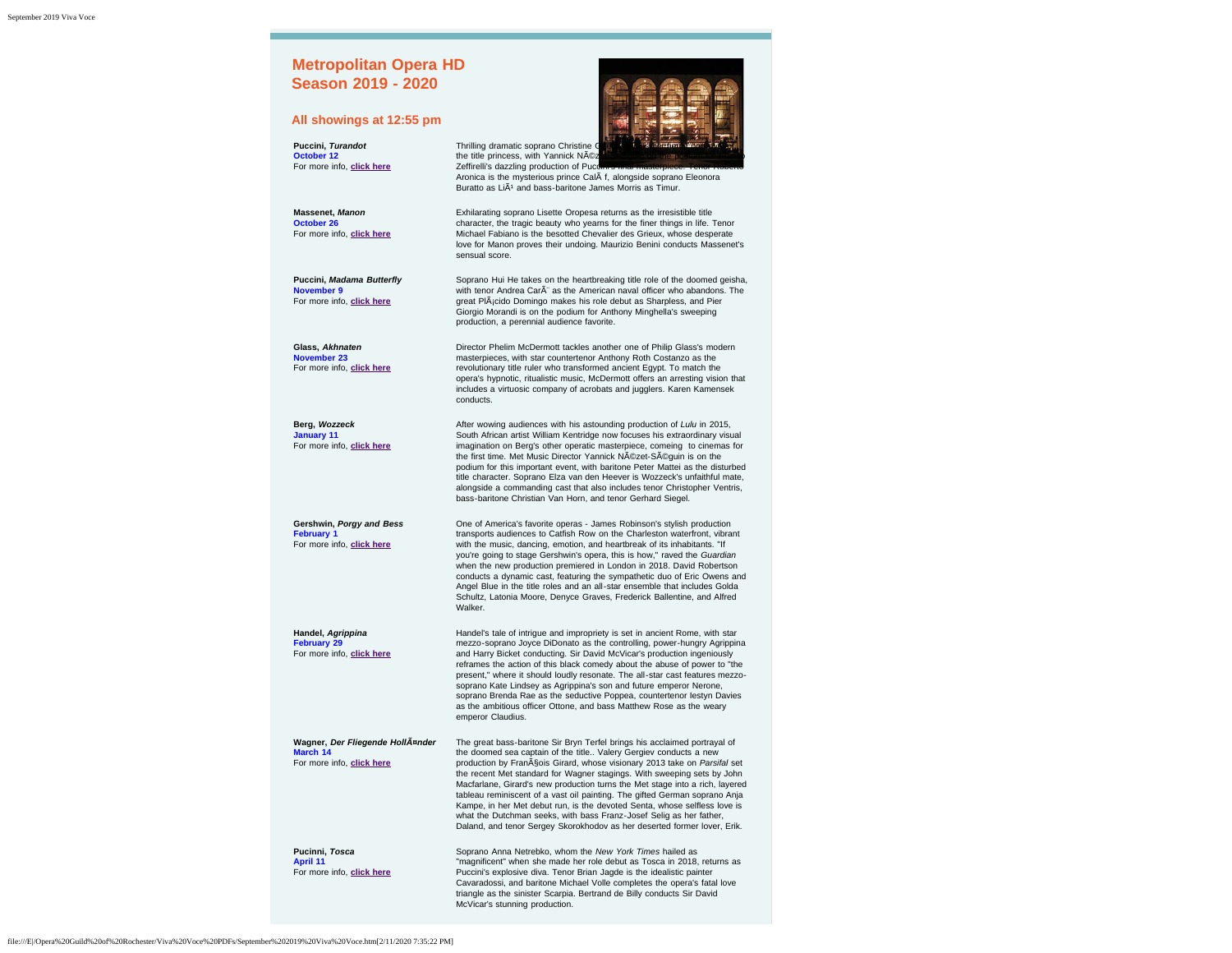<span id="page-6-0"></span>

Haydn & Mendelssohn quartets plus song arrangements [Jesse Blumberg,](https://www.pegasusearlymusic.org/artist/jesse-blumberg/) baritone of Clara Schumann & Fanny Mendelssohn

[Diderot String Quartet](https://www.pegasusearlymusic.org/artist/diderot-string-quartet/) Johanna Novom,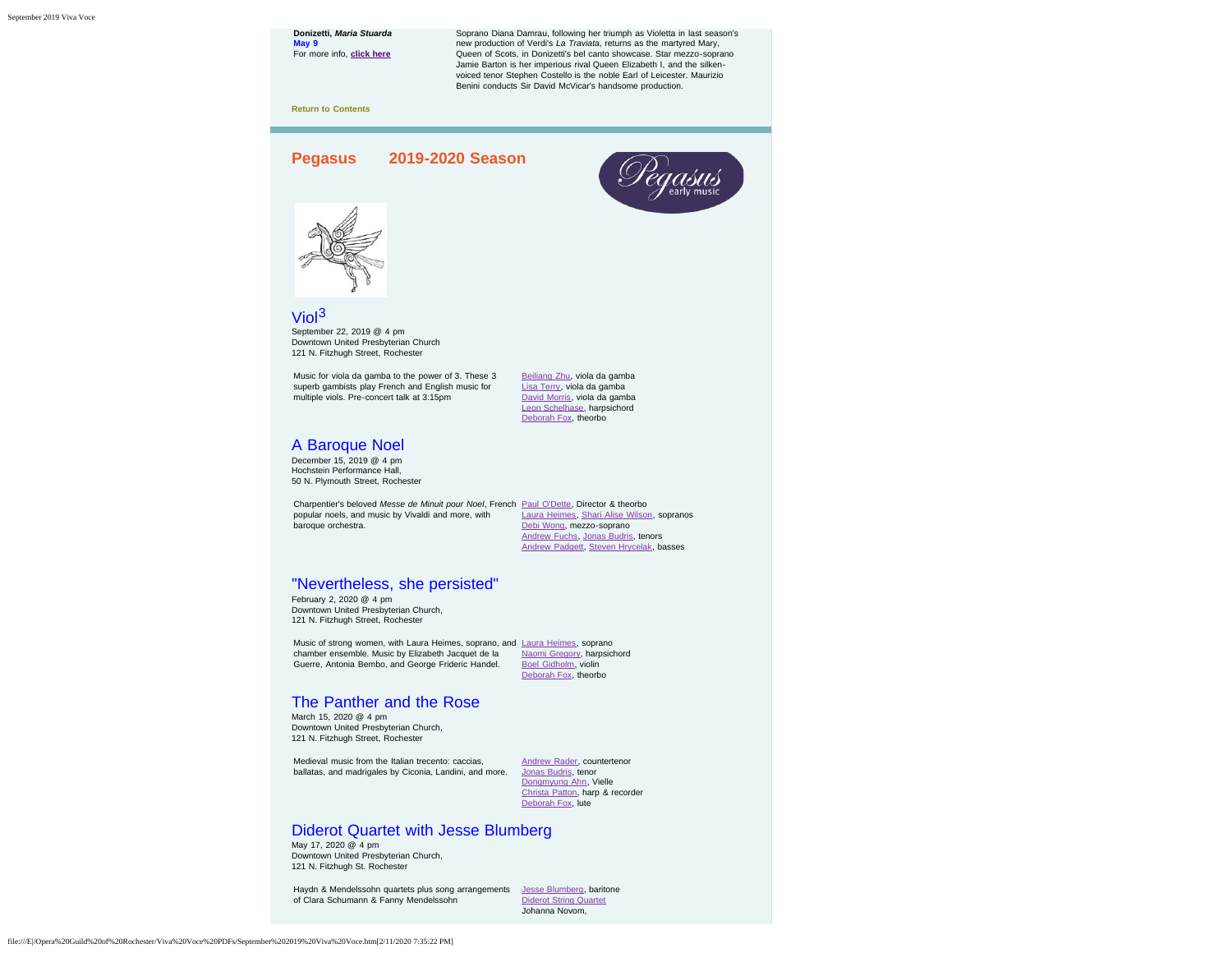Adriane Post, violins; Kyle Miller, viola; Paul Dwyer, cello

**[Return to Contents](#page-0-1)**

<span id="page-7-0"></span>

# **Royal Opera House Film Series at The Little**

**DON GIOVANNI Sunday Nov 17 (Noon) Tuesday Nov 19 (6 pm)**

**DON PASQUALE Sunday Dec 1 (Noon) Tuesday Dec 3 (6 pm)**

The Little Royal Opera House Series is sponsored in part by the Rochester Oratorio Society.

**FREE:** informal meet-ups after the Sunday showing in the Little CafA©. All welcome!

**[Return to Contents](#page-0-1)**

# **GREAT OPERA-TUNITIES**

<span id="page-7-1"></span>**(For those wishing to explore opera without spending a lot of money)**

**FREE - Friends of Eastman Opera Voice Competition**. Look for listing in February 2020 *Viva Voce*. 8 pm, Kilbourn Hall, Gibbs Street, Rochester.

**FREE - The Lotte Lenya Competition**: young multi-talented singer/actors performing both opera and musical theater selections. See *Viva Voce* for more information about the event being held on Saturday, May 2nd, 2020. **FREE - Opera Guild Lectures** in September at Fairport Library, February and March (with many video selections) at Brighton Memorial Library, 7 pm, 2300 Elmwood Ave, see elsewhere in this issue for more information. **\$9/10 suggested donation - Opera Guild "Beat the Blahs."** Opera DVD presentations at Temple B'rith Kodesh. Four Sundays in January at 1 pm, see the 2020 schedule next year. Pre-performance talk, refreshments at intermission, children and students always FREE.

**\$24**; UR students \$10 with ID - **The Eastman Opera Season**: (Eastman voice students). Pre-performance talks; see full listing in *Viva Voce*.

**\$25 per (senior) ticket - Metropolitan Opera simulcasts** in HD of live performances on Saturdays usually at 1 pm. An encore performance, not live, is given on the Wednesday following for \$23. Theaters are at Tinseltown, Eastview, Webster and Henrietta. See full listing and essays in *Viva Voce.*

**FREE** - Opera Guild **Bravo Nights** at The Little CafA©, live accompanied singers perform opera favorites in an informal atmosphere. See *Viva Voce* for next date.

**[Return to Contents](#page-0-1)**

<span id="page-7-2"></span>

#### **Mozart's** *Cosi fan tutte* **October 18 & 20, 2019**

Fidelity is put to the test in Mozart's delightful comedic opera *Cosi fan tutte* (Women are like that). Will Ferrando and Guglielmo test the bonds of love? Will their fiancées Dorabella and Fiordiligi see through the ruse? Are Don Alfonso and Despina helping or hindering the young lovers? In this effervescent tale of mistaken identities, hilarious disguises, and the angst of young love, will true love win or will it come crashing down? [Click Here](https://www.syracuseopera.org/subscriptions) to Buy Tickets

**Leonard Bernstein's** *Candide* **February 7 & 9, 2020**

A sparkling adaptation of Voltaire's satirical novella, *Candide* melds European operetta, musicals, Latin American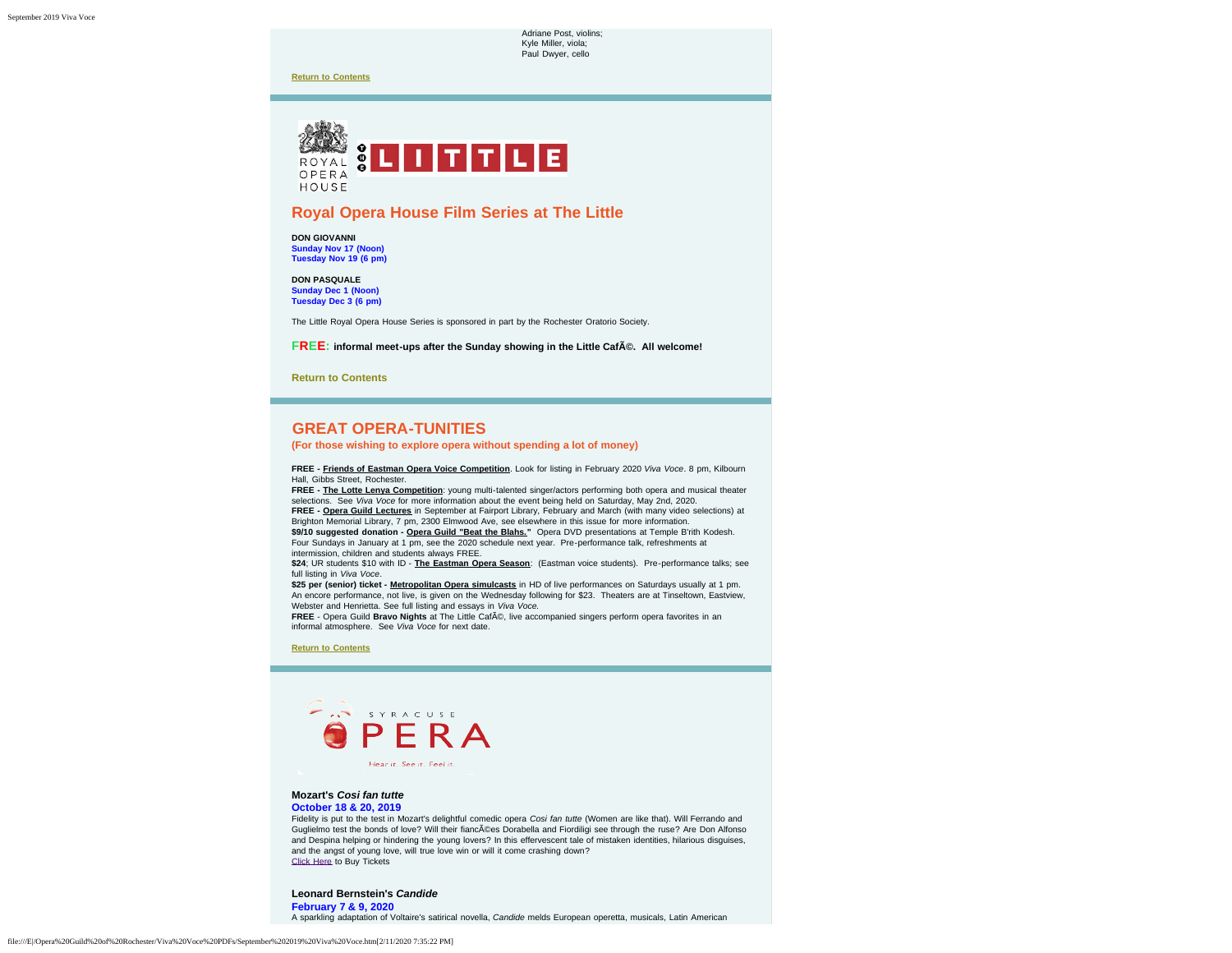dance rhythms, and everything in between into its own eclectic style. Young Candide's tutor believes everything happens for the best. Through war, plague, earthquake, shipwreck, and the Spanish Inquisition, Candide tries to hold onto this optimism. Will he become disillusioned or will he find the best of all possible worlds? [Click Here](https://www.syracuseopera.org/subscriptions) to Buy Tickets

#### **Giacomo Puccini's** *Tosca* **May 1 & 3, 2020**

Against a backdrop of intense political unrest, all of Rome is under control of the corrupt police chief Scarpia. When he becomes obsessed with the fiery diva Tosca, she takes a stand in the name of all she holds sacred-art, freedom, and love-in an attempt to free her lover and save herself. Experience the heartbreak, drama, and intrigue of Puccini's timeless masterpiece and enjoy its beloved music. Will love prevail? And at what cost? [Click Here](https://www.syracuseopera.org/subscriptions) to Buy Tickets

[Return to Contents](#page-0-1)

# TRICITIES

<span id="page-8-0"></span>**Tickets, call 607-772-0400; Box office information and to buy online, see [tricitiesopera.com/box-office](http://tricitiesopera.com/box-office)**



**September 14th, 2019 at 2pm**

**Pinocchio** September 14th, 2019 at 2pm Tickets, \$5

Tri-Cities Opera Center 315 Clinton Street Binghamton, NY 13905

*Pinocchio* is an opera pared down and tailored just for kids. With costumes, a colorful, whimsical set and great singing with TCO's Resident Artists, the production exposes children to an operatic atmosphere, but can be understood by the youngest audiences.



**Tosca** October 20th, 2019 - 3pm

The Forum Theatre 236 Washington St. Binghamton, NY 13901

Tri-Cities Opera opens its season with Tosca, a tale of romance over politics, featuring a heroic painter, Mario Cavaradossi, a despicable ruler, Baron Scarpia, and an operatic superstar, Floria Tosca herself. Set in Rome in 1800, Tosca is one of the most lethal of operas. Will any of the central characters make it to the end alive, hero or villain? The opera will be sung in Italian with English Operatitles.



**Sunday, November 10th, 2019 at 3pm**

**We Shall Find Peace** Sunday, November 10th, 2019 at 3pm

Tri-Cities Opera Center 315 Clinton Street Binghamton, NY

As part of the Binghamton Philharmonic's Beethoven project to commemorate the composer's 250th birthday, this concert will be in celebration of our veterans, those currently serving the military, and Beethoven, including excerpts from *Fidelio*. More information coming soon.

**Marie Begins** February 21 & 28, 2020 - 7:30pm February 23 & March 1, 2020 - 3:00pm

Tri-Cities Opera Center 315 Clinton Street Binghamton, NY 13905

Meet Marie, an overwhelmed and under-accomplished woman entering adulthood while mourning her deceased father. Today she realizes it's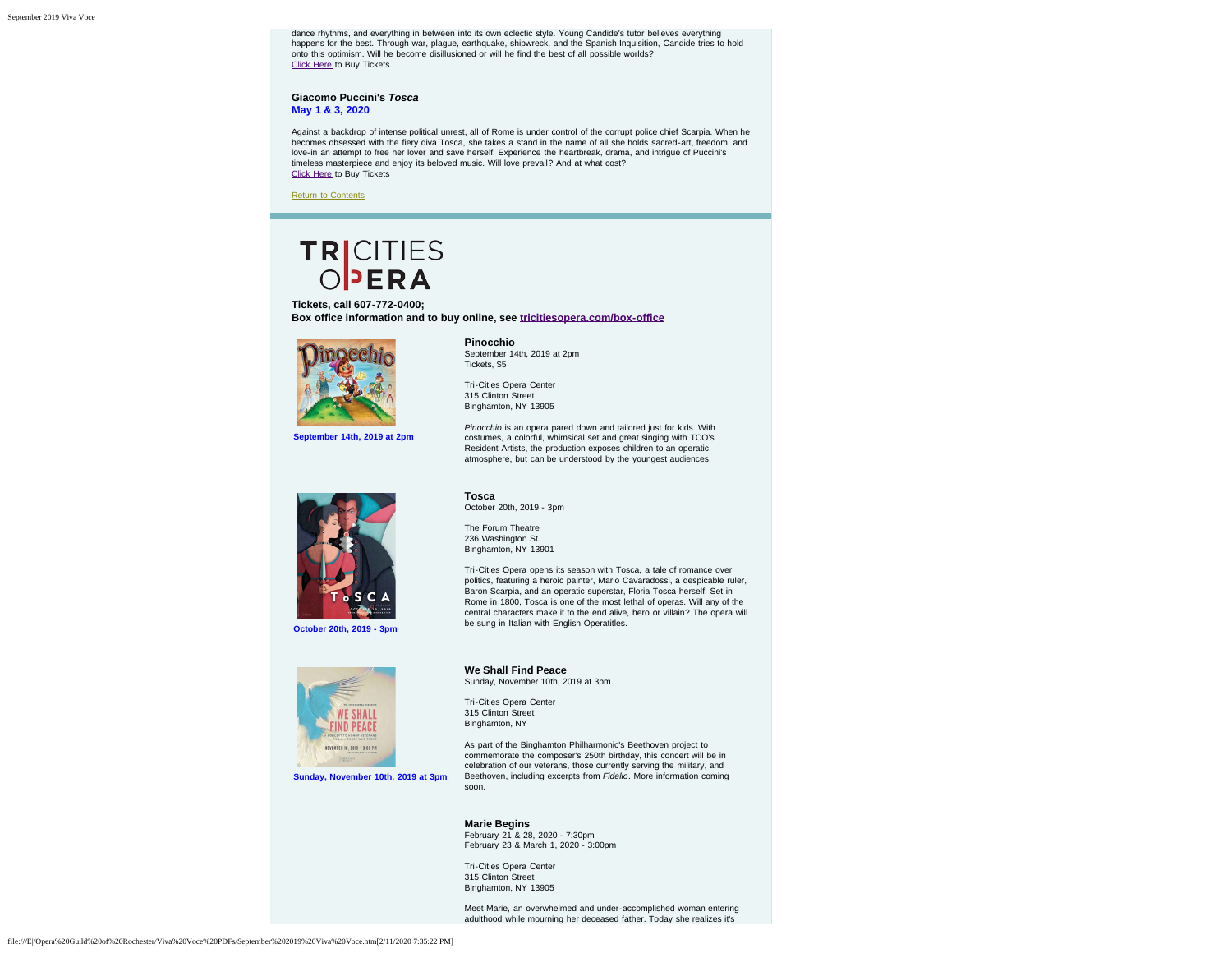

**February 21 & 28, 2020 - 7:30pm February 23 & March 1, 2020 - 3:00pm** time to get her life together, and she needs you to help her figure out how she's going to do it. *Marie Begins* is an immersive "Operactive" experience in which you're transformed from passive consumer to active participant through the use of interactive technology - a world premiere! Performances will be accompanied by a jazz trio. The production is directed by Omer ben Seadia and conducted by Michelle Rofrano.

Sondheim creates a stunning tour de force when he takes Ingmar Bergman's film, *Smiles of a Summer Night*, and turns it into a musical of masterful execution and elegance. Winner of four Tony Awards, this is a musical work that has forever entranced the world of theatre, including the popular song "Send in the Clowns". The cast includes Kevin Bryant (Henrik), Emily Geller (Desiree), Chelsea Melamed (Charlotte), Gina Moscato (Anne), John Shelhart (Fredrik), and Heidi Weeks (Madame Armfeldt). The production is directed by James Kenon Mitchell,



**April 24 & May 1, 2020 - 7:30pm April 26 & May 3, 2020 - 3:00pm**

**Preview Gala Thursday, May 14, 2020, 7:30PM**

## **Preview Gala**

conducted by Joshua Horsch.

**A Little Night Music** April 24 & May 1, 2020 - 7:30pm April 26 & May 3, 2020 - 3:00pm Tri-Cities Opera Center 315 Clinton Street Binghamton, NY 13905

Thursday, May 14, 2020, 7:30PM SAVOCA HIBBITT HALL TRI-CITIES OPERA CENTER 315 Clinton Street. Binghamton, NY 13905 Opera does Broadway in this musical review! Our top-notch Resident Artists sing their 'farewell' at this rollicking evening of Broadway favorites! ONE NIGHT ONLY! \$29 & \$39 gets you a fantastic show with concessions available in the lobby.

#### [Return to Contents](#page-0-1)



<span id="page-9-0"></span>

| <b>Learn More</b> |
|-------------------|
| <b>Learn More</b> |
| <b>Learn More</b> |
| <b>Learn More</b> |
| <b>Learn More</b> |
| <b>Learn More</b> |
|                   |

**[Return to Contents](#page-0-1)**

## <span id="page-9-1"></span>**Donations**

**As an** *Amici***, your contribution in any amount is greatly appreciated. All donation levels receive**